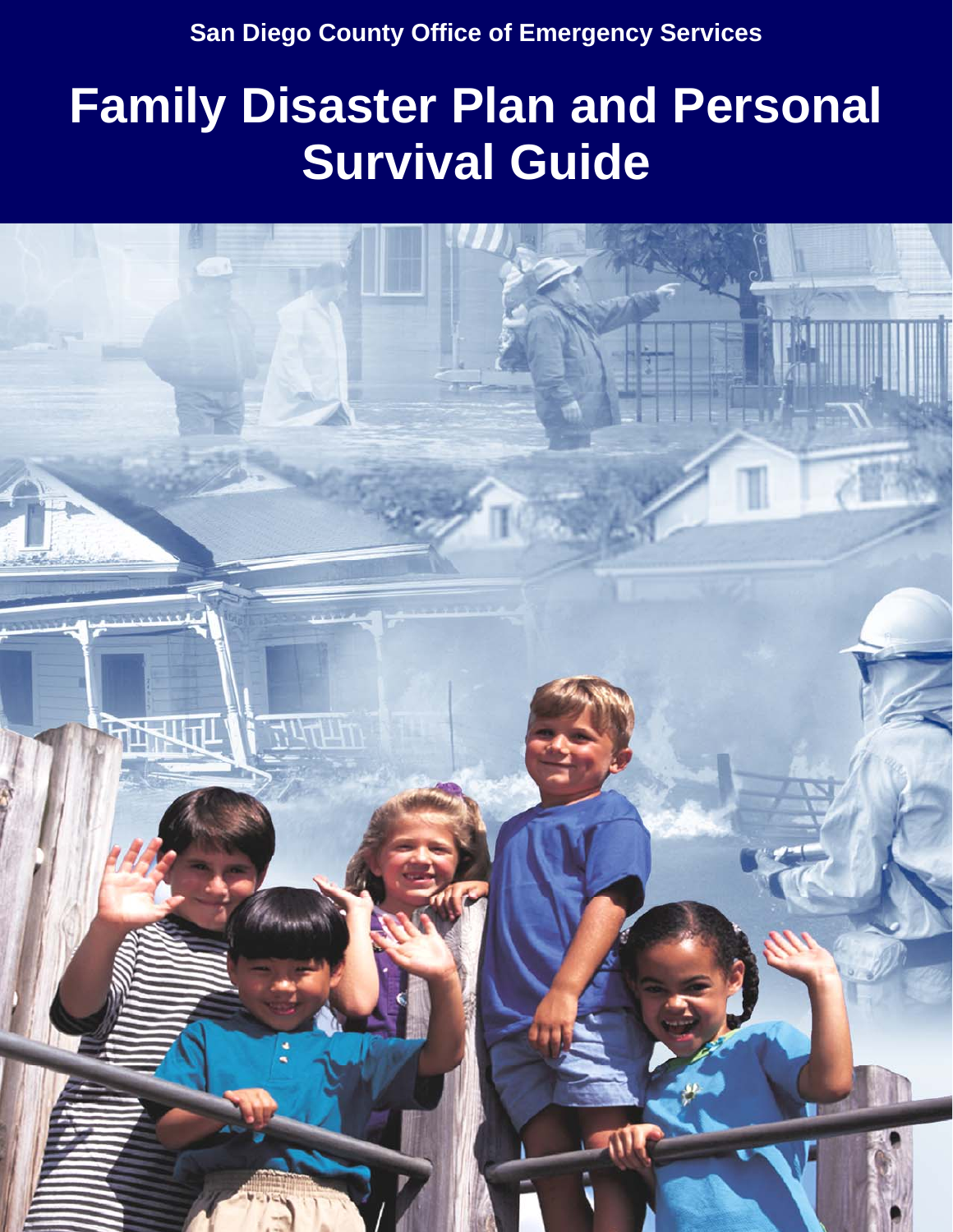#### **I. PREPARATION**

#### **Family Meetings**

At least once a year, have a meeting with your family to discuss and update your disaster plan. Determine what help to avoid panic in an actual emergency. additional training, equipment, and supplies are needed. Practice! Occasional drills can improve reaction time and

**A.** Know how and where to shut off utilities.

| Location of Main Water Valve:            |  |
|------------------------------------------|--|
|                                          |  |
| Location of Wrench:                      |  |
| Location of Garage Door Manual Override: |  |

Location of Other Utilities:

\* Do not shut off gas unless you suspect a leak exists.

- **B.** On a separate sheet of paper, draw a floor plan of your home showing the location of exit doors and windows, utility shutoffs, first aid kit, and emergency supplies. Ensure EVERYONE in your household is familiar with it. Show it to babysitters and house guests when you're going away.
- **C.** Reunion locations: Establish two places where you and your family can meet following an emergency. One immediately outside of your home, e.g. a neighbor's mailbox, or community park **AND** another site outside of your immediate community in case you are unable to return home.

Home Location:

Away-from-Home Location:

**D.** Out-of-State Contact: Name and telephone number of a person outside of the state for family members to call and report their location and condition. Everyone should memorize this number!

Name:

 $\overline{a}$ 

Location: Phone: ()

**E.** What is your child's school disaster policy?

Are medical consent forms for your children complete and current?

Where are they located?

**F.** Assemble a Home Emergency Supply Kit. Store it in a convenient and accessible location. See Section VII for details on what to put inside your Home Emergency Supply Kit.

Location of Home Emergency Supply Kit:

# **PREPAREDNESS STARTS WITH Y CU!**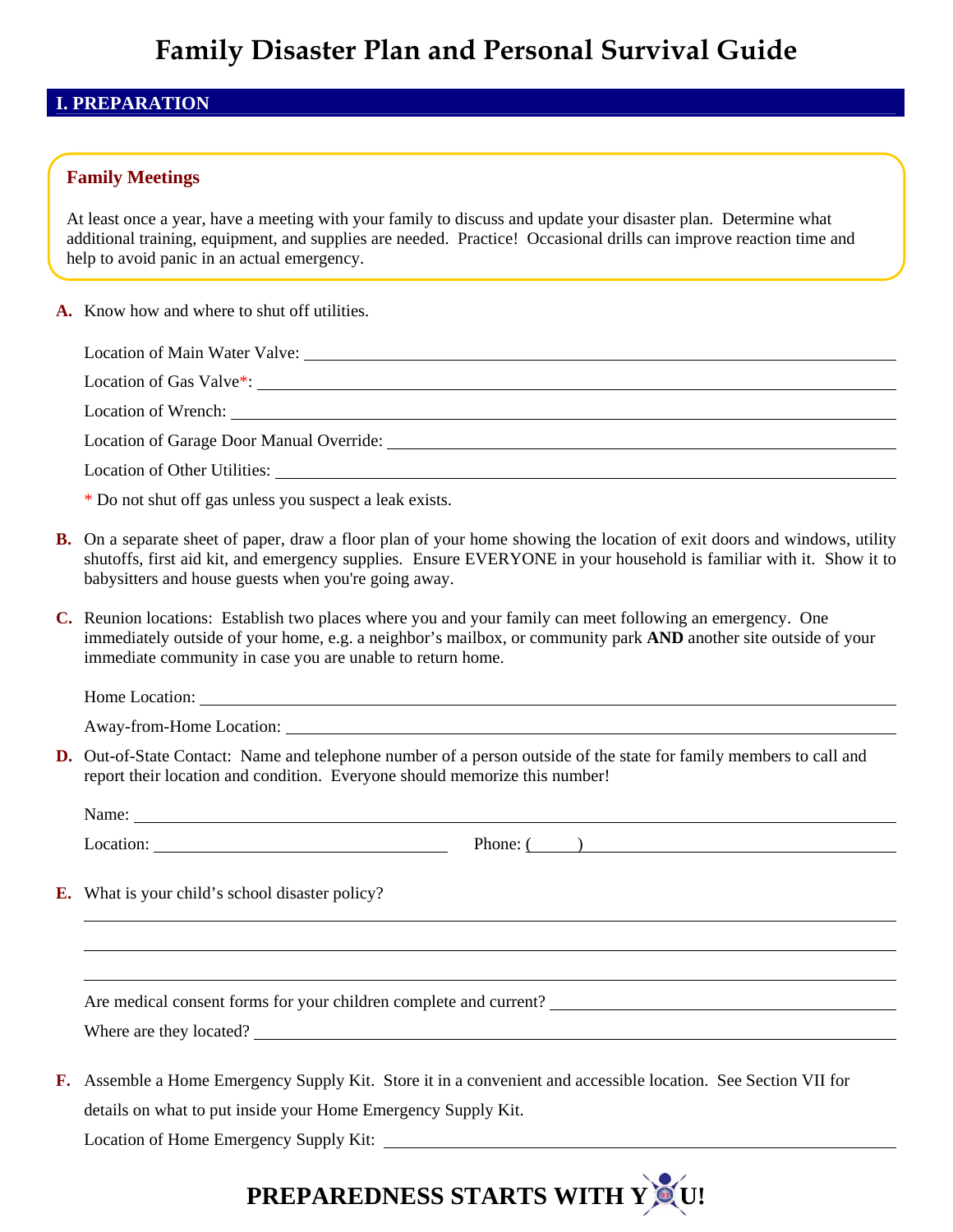#### **II. TRAINING**

**A.** Learn how to protect yourself from falling objects, smoke, fire, toxic fumes, etc.

| <b>B.</b> Learn First Aid/CPR |
|-------------------------------|
| Person(s) Trained:            |

| Name: | Date Training Expires: |  |
|-------|------------------------|--|
| Name: | Date Training Expires: |  |

#### **III. BEFORE A DISASTER**

There are many different kinds of disasters, such as earthquakes, fires, floods, airplane crashes, chemical spills, and explosions, which seldom give warning and can be equally devastating to their victims. Although this guide is primarily about earthquake preparation, the steps you take will help your family prepare for any type of disaster that could strike in your community. For additional information on local disaster preparedness for your home, school, and business visit **www.ReadySanDiego.org**.

- **A.** Register your cell phone, Voice over Internet Protocol (VoIP) phone, and email address with AlertSanDiego.
- **B.** Inspect your home. Identify potential hazards and evacuation routes.
- **C.** Secure water heater and tall or heavy furniture to wall studs.
- **D.** Move heavy items to lower shelves.
- **E.** Install clips, latches and other locking devices on cabinet doors.
- **F.** Provide strong support and flexible connections on gas appliances.
- **G.** Remove or isolate and secure flammable materials.
- **H.** Review and practice this plan.

#### **IV. DURING AN EARTHQUAKE**

**A.** If you are indoors STAY THERE. Move away from windows, book cases, and high/overhanging shelves. Get under a sturdy table or desk and hold onto it. Be prepared to move with it and HOLD that position until the shaking stops and it is safe to relocate. If there is no desk or table to get under, brace yourself in an interior corner. Watch for falling, flying and sliding objects, and be especially careful around windows, as they can shatter during an earthquake.

**NOTE:** *If you are in a mobile home which is resting on A-Frame supports, get on top of the bed or sofa and cover your head and face. If a mobile home slips off the supports they may penetrate the flooring and cause injuries*.

- **B.** If you are outdoors, move to an open area away from buildings, trees, power poles, brick or block walls and other objects that could fall.
- **C.** If you are in an automobile, stop and stay in it until the shaking ends. Avoid stopping near trees and power lines or on or under overpasses or bridges.
- **D.** If you are in a multi-level building, get under a desk and hold on, or crouch next to an interior wall until the shaking stops. **DO NOT USE THE ELEVATOR TO EVACUATE**. Use the stairs.
- **E.** If you are in a store, get under a table or any sturdy object. Avoid stopping under anything that could fall. **DO NOT RUN FOR THE EXIT**. Choose your exit carefully.





**Listed and unlisted landlines are already registered. Registering makes it more likely that you will receive an emergency notification. Registration is quick and simple at www.ReadySanDiego.org.**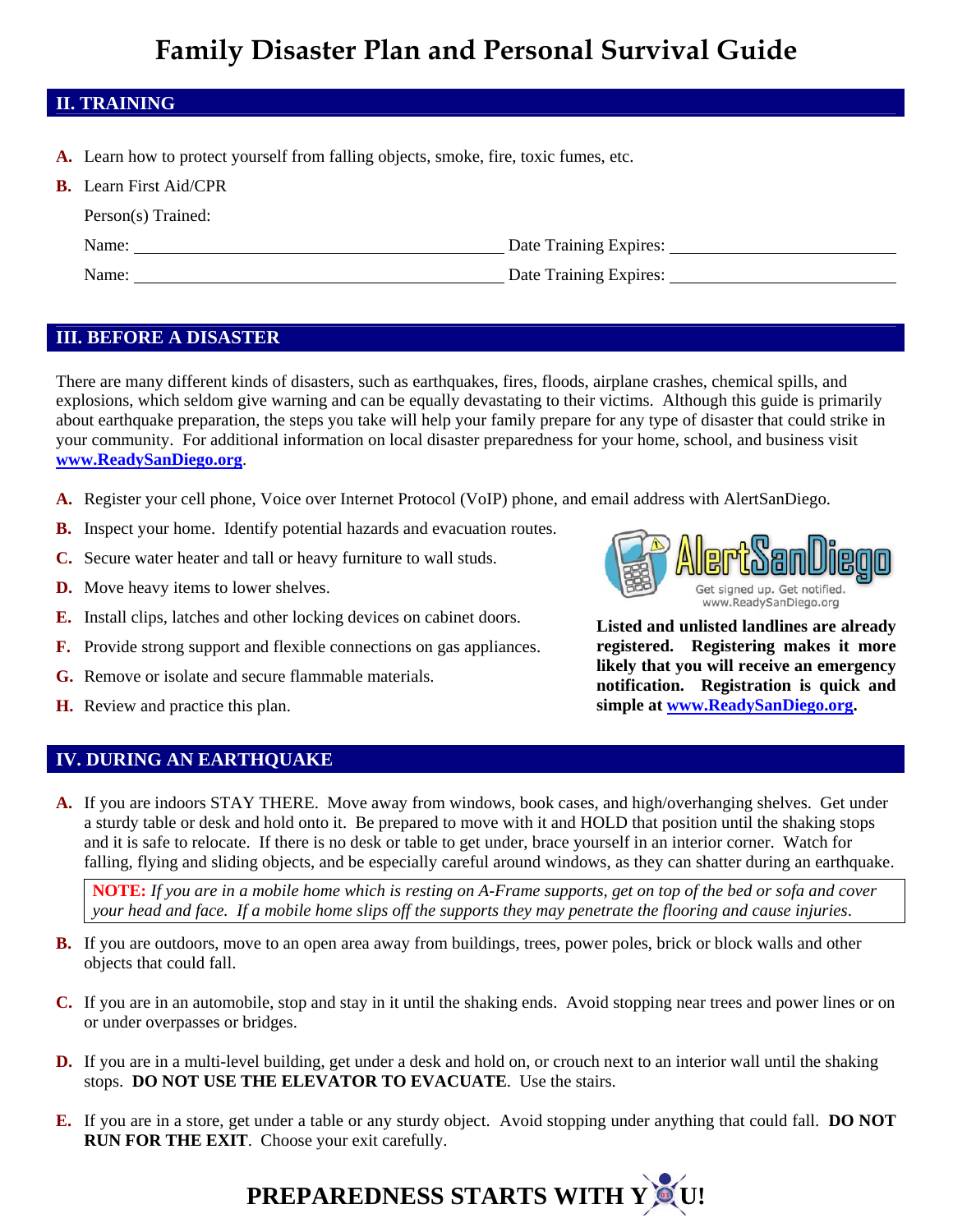#### **V. IF YOU EVACUATE**

- **A.** Take with you:
	- Medicines and first aid kit
	- Flashlight, radio and batteries
	- Important documents and cash
	- Blankets and extra clothes
	- Personal sanitary items
	- Any additional items you feel are necessary (e.g. photos, heirlooms, jewelry, etc.)
- **B.** Make arrangements for pets

#### **VI. AFTER A DISASTER**

- **A.** Put on heavy shoes immediately to avoid injury from stepping on glass.
- **B.** Locate a light source, such as a flashlight, if necessary.
- **C.** Check for injuries and administer first aid.
- **D.** Check for fires and fire hazards.
	- Sniff for gas leaks, starting at the hot water heater. If you smell gas, hear a hissing sound or suspect a leak, turn off the main gas valve, open the windows and carefully leave the house. **DO NOT TURN LIGHTS ON OR OFF. DO NOT STRIKE MATCHES.**

**NOTE:** *Do not shut off the gas unless you suspect a leak exists. Only the gas company can restore service.*

- If necessary, turn off the electrical system at the main circuit breaker or fuse box.
- **E.** Check on your neighbors.
- **F.** Listen for advisories using a battery powered radio. The primary Emergency Alert System station for San Diego County is KOGO AM 600. The secondary station is KLSD AM 1360.
- **G.** Do not touch downed power lines or objects touching downed wires. Do not stand in water near downed lines.
- **H.** Remove fallen debris that may cause personal injury.
- **I.** Assess house, roof, and chimney for damages.
- **J.** Do not use the phone except in emergencies. Only call 911 for life threatening emergencies. Have a plug-in analog phone in case the power is out, but phone lines are still working.
- **K.** For general and updated disaster information, call 211.
- **L.** Be prepared for aftershocks.
- **M.** Open closets and cupboards carefully because items may have fallen or become rearranged.
- **N.** Cooperate with public safety officials.

# **PREPAREDNESS STARTS WITH Y U!**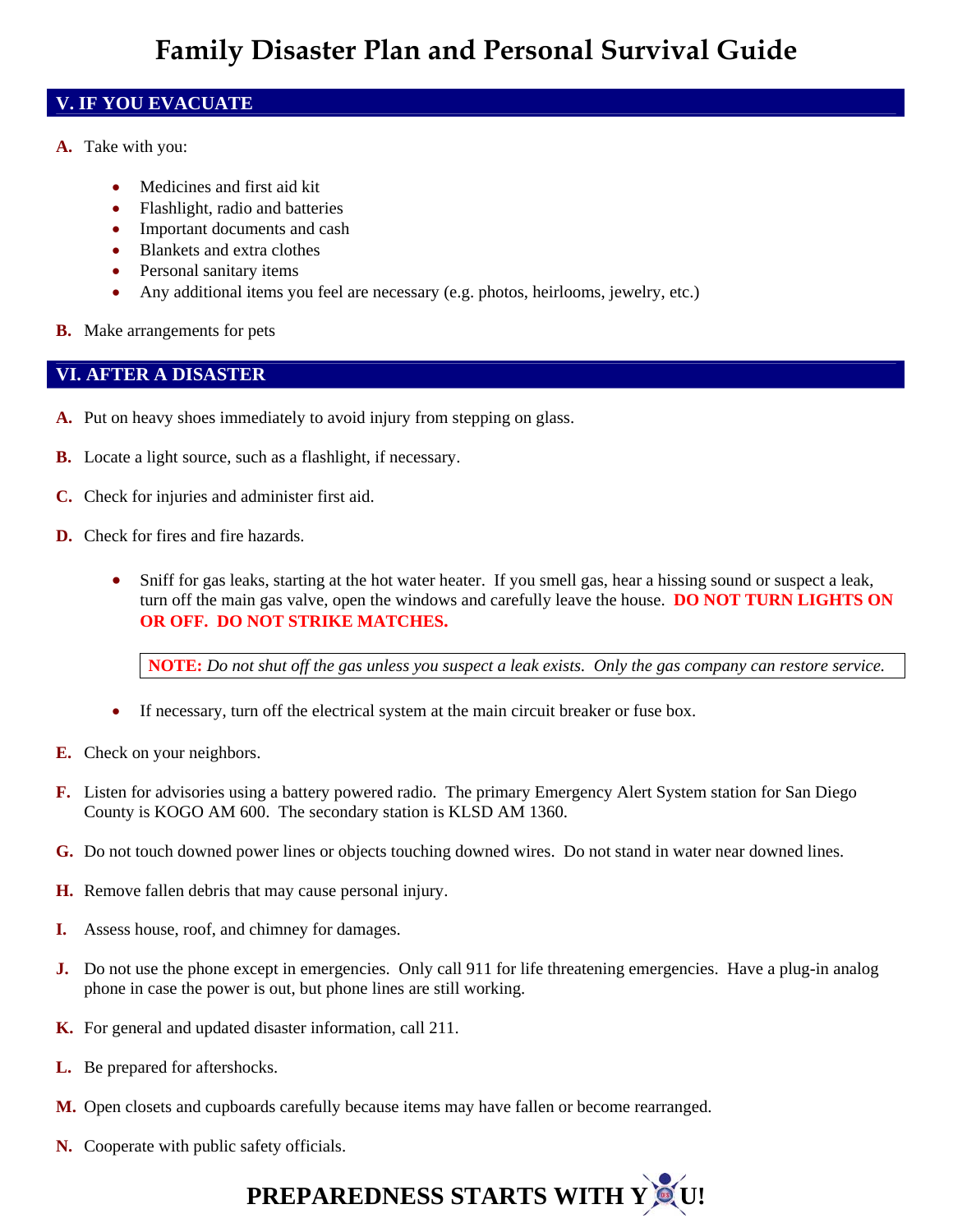**O.** Be prepared to evacuate when/if necessary.

#### **P.** DO NOT GO SIGHTSEEING!

#### **VII. HOME EMERGENCY SUPPLIES**

This list contains items usually available in your home. It is recommended that they be organized and located together for easy access during an emergency. Your emergency supplies should be sufficient to sustain you, your family and pets for a *minimum of 72 hours.* A two (2) week supply of prescription and necessary over-the-counter medications is recommended**.**

#### **Basic**

- 
- 
- 
- 
- 
- 
- 
- $\Box$  Important documents  $\Box$  Dust mask
- $\Box$  Water\* minimum of 1 gallon per person per day  $\Box$  Blankets or sleeping bags for each member of the family
- Non-Perishable Foods<sup>\*</sup> Radio portable, with spare batteries
- First Aid Kit and Manual Prescription and over-the-counter medications**\***
- $\Box$  Can opener non-electric  $\Box$  Additional equipment glasses, dentures, hearing aids
- Watch or clock non-electric  $\Box$  Flashlight spare batteries and light bulb
- Plug-in analog telephone  $\Box$  Fire extinguisher multipurpose labeled "ABC"
- **Cash** Cash Vhistle
	-
- $\Box$  Activity items for adults (e.g. deck of cards) and kids (e.g. coloring books with crayons)

**\***Rotate food, water, and medications as necessary. Remember to consider household members with unique needs:

infants, elderly, disabled, allergies. Avoid salty foods, as they will make you thirsty.

#### **Water Tips**

The best option is to store drinking water prior to a disaster, in appropriate containers. If purified water is not available, water should be boiled for 1 full minute, keeping in mind that some water will evaporate. Let the water completely cool before use.

#### **Sanitation Supplies**

|        | $\Box$ Large plastic trash bags for waste, sanitation, and protection |        |                               |  |
|--------|-----------------------------------------------------------------------|--------|-------------------------------|--|
| $\Box$ | Pre-moistened towelettes                                              | $\Box$ | Feminine supplies             |  |
| $\Box$ | Hand soap and liquid detergent                                        | H      | Infant supplies               |  |
|        | Shampoo                                                               | $\Box$ | Toilet paper and paper towels |  |
| $\Box$ | Toothpaste & toothbrush                                               |        | Deodorant                     |  |
|        |                                                                       |        |                               |  |
|        | <b>Safety</b>                                                         |        |                               |  |
|        | $\blacksquare$ $\blacksquare$ $\blacksquare$<br>$\cdots$ $\cdots$     |        |                               |  |

- $\Box$  Knife, razor blade, and multipurpose tool  $\Box$  Heavy gloves for each adult
- $\Box$  Clothes complete change for each family member
	- (Preferably long pants and long sleeves for protection)
- 
- $\Box$  Heavy shoes for each family member

# **PREPAREDNESS STARTS WITH Y**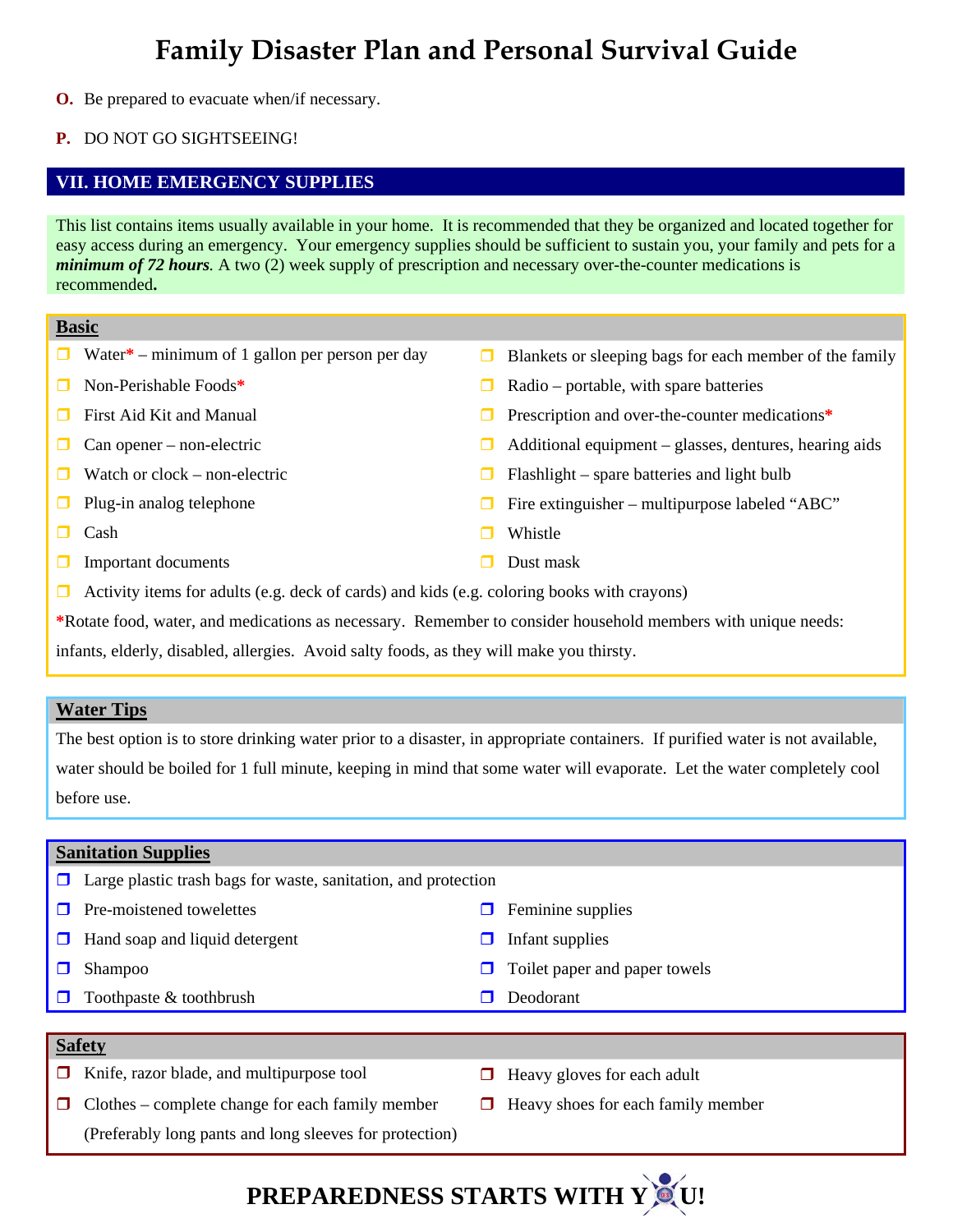|             | <b>Cooking</b>                                                                               |   |                                                         |  |
|-------------|----------------------------------------------------------------------------------------------|---|---------------------------------------------------------|--|
| $\Box$      | Plastic bags - various sizes, sealable                                                       |   |                                                         |  |
| $\Box$      | Paper plates, plastic utensils, paper towels                                                 |   |                                                         |  |
| □           | Pots (cooking) - at least two                                                                |   |                                                         |  |
|             | Barbecue or gas grill; charcoal and lighter or propane (for outdoor use only); Sterno® stove |   |                                                         |  |
|             |                                                                                              |   |                                                         |  |
| <b>Pets</b> | Carrier                                                                                      | □ | Collar with ID tag and harness or leash                 |  |
|             | Food                                                                                         |   | Water                                                   |  |
|             | Medications                                                                                  |   | Sanitation items – Litter and litter box if appropriate |  |
|             | Important documents such as vaccination records and license information                      |   |                                                         |  |
|             |                                                                                              |   |                                                         |  |
|             | <b>Car Survival Kit</b>                                                                      |   |                                                         |  |
|             | Non-perishable food                                                                          |   | Sealable plastic bags                                   |  |
| П           | Flares                                                                                       |   | Flashlight with batteries                               |  |
| П           | <b>Bottled</b> water                                                                         |   | Tools and rubber hose                                   |  |
| $\Box$      | First Aid Kit and Manual                                                                     |   | Critical medications                                    |  |
|             | Fire extinguisher                                                                            |   | Pre-moistened towelettes and tissues                    |  |
|             | Blanket                                                                                      | □ | Extra clothing                                          |  |
|             |                                                                                              |   |                                                         |  |
|             | VIII. IMPORTANT TELEPHONE NUMBERS                                                            |   |                                                         |  |
|             | <b>USE "911" FOR LIFE THREATENING EMERGENCIES ONLY</b>                                       |   |                                                         |  |
|             | NON-EMERGENCY FIRE DEPARTMENT:                                                               |   |                                                         |  |
|             |                                                                                              |   |                                                         |  |
|             |                                                                                              |   |                                                         |  |
|             |                                                                                              |   |                                                         |  |
|             |                                                                                              |   |                                                         |  |
|             |                                                                                              |   |                                                         |  |
|             |                                                                                              |   |                                                         |  |
|             |                                                                                              |   |                                                         |  |
|             |                                                                                              |   |                                                         |  |
|             |                                                                                              |   |                                                         |  |
|             |                                                                                              |   |                                                         |  |
|             |                                                                                              |   |                                                         |  |
|             |                                                                                              |   |                                                         |  |
|             | POISON CONTROL: <u>(858) 715 – 6300</u>                                                      |   |                                                         |  |
|             |                                                                                              |   |                                                         |  |

**PREPAREDNESS STARTS WITH Y CU!**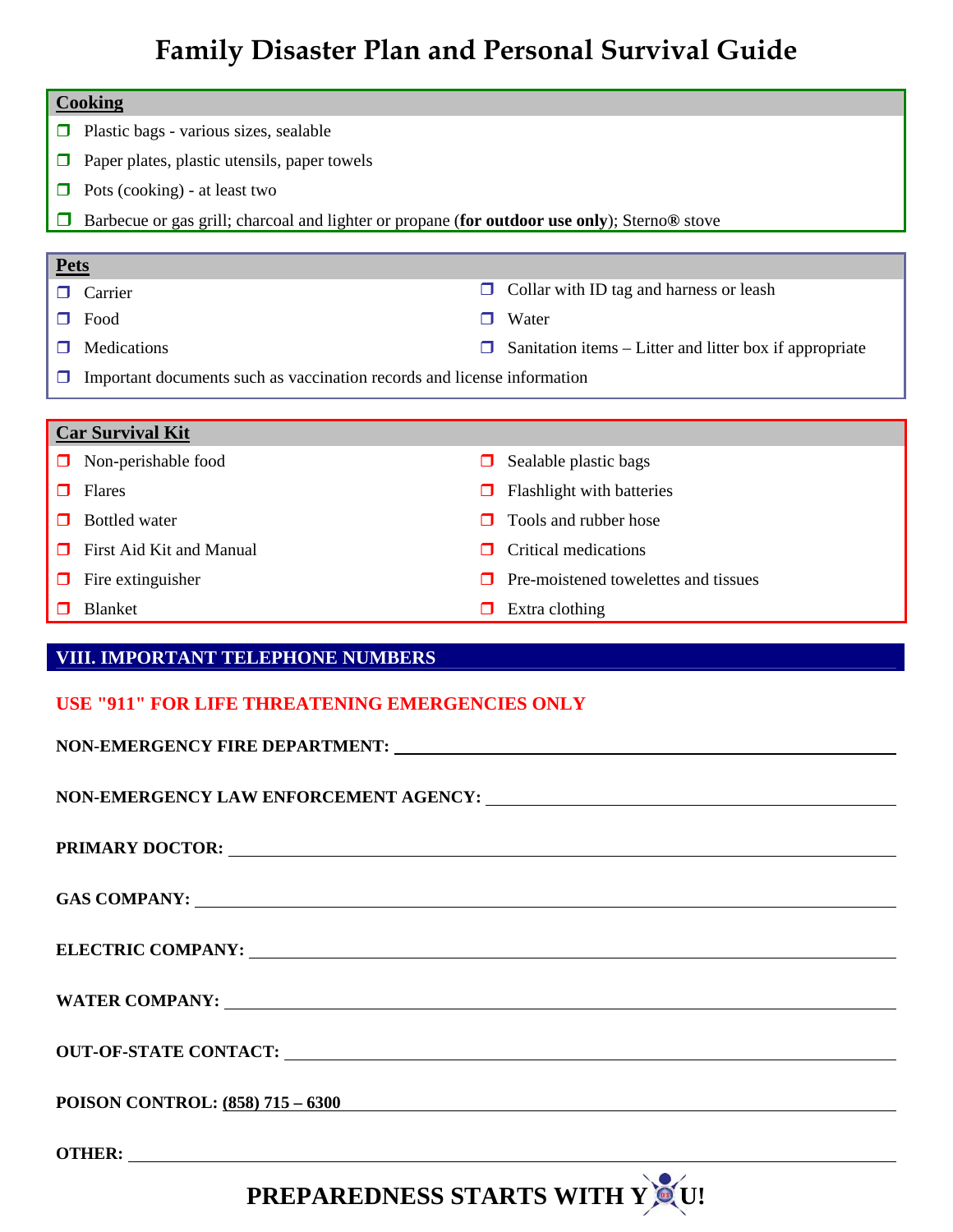#### **IX. Practice Your Plan as a Family**

- **A.** Practice helps people feel less disoriented and better organized in case of a disaster even in the middle of the night.
- **B.** Make sure your family knows where to locate fire extinguishers, gas and water valves, and the main circuit breaker.
- **C.** Update your Family Disaster Plan every year.
	- Verify the telephone numbers and personal information of everyone listed in the plan.
	- Print updated copies for all the members of your family.
- **D.** In case of emergency, you should know the school's disaster plan.
	- Determine what is required to release your child to your representatives if you cannot get there yourself.
	- Ensure that the school knows your current contact information and those people authorized to pick up your child.
- **E.** Check the contents of your emergency kits.
	- Change the batteries in your flashlights and portable radio; replace spare batteries.
	- Replenish your emergency kits. Replace bottled water; ensure that all food is still safe to eat and that medications have not expired.

\_\_\_\_\_\_\_\_\_\_\_\_\_\_\_\_\_\_\_\_\_\_\_\_\_\_\_\_\_\_\_\_\_\_\_\_\_\_\_\_\_\_\_\_\_\_\_\_\_\_\_\_\_\_\_\_\_\_\_\_

Every family member should carry a copy of this important information:

| <b>EMERGENCY CONTACT INFORMATION</b>                                                                                                                                                                                           | <b>EMERGENCY CONTACT INFORMATION</b>                                                                           |
|--------------------------------------------------------------------------------------------------------------------------------------------------------------------------------------------------------------------------------|----------------------------------------------------------------------------------------------------------------|
| <b>Out-of-State Contact</b>                                                                                                                                                                                                    | <b>Out-of-State Contact</b>                                                                                    |
|                                                                                                                                                                                                                                | Name: 2008 2010 2021 2022 2023 2024 2022 2022 2023 2024 2022 2023 2024 2022 2023 2024 2022 2023 2024 2025 2026 |
|                                                                                                                                                                                                                                | <u>   Telephone: ______________________________</u>                                                            |
| <b>Neighborhood Meeting Place:</b>                                                                                                                                                                                             | <b>Neighborhood Meeting Place:</b>                                                                             |
| <b>Out-of-Area Meeting Place:</b>                                                                                                                                                                                              | <b>Out-of-Area Meeting Place:</b>                                                                              |
| Call 2-1-1 for shelter information                                                                                                                                                                                             | Call 2-1-1 for shelter information                                                                             |
|                                                                                                                                                                                                                                |                                                                                                                |
| <b>EMERGENCY CONTACT INFORMATION</b>                                                                                                                                                                                           | <b>EMERGENCY CONTACT INFORMATION</b>                                                                           |
| <b>Out-of-State Contact</b>                                                                                                                                                                                                    | <b>Out-of-State Contact</b>                                                                                    |
| Name: Name: Name and Name and Name and Name and Name and Name and Name and Name and Name and Name and Name and Name and Name and Name and Name and Name and Name and Name and Name and Name and Name and Name and Name and Nam |                                                                                                                |
|                                                                                                                                                                                                                                |                                                                                                                |
| <b>Neighborhood Meeting Place:</b>                                                                                                                                                                                             | <b>Neighborhood Meeting Place:</b>                                                                             |
| <b>Out-of-Area Meeting Place:</b>                                                                                                                                                                                              | <b>Out-of-Area Meeting Place:</b>                                                                              |

# **PREPAREDNESS STARTS WITH Y CU!**